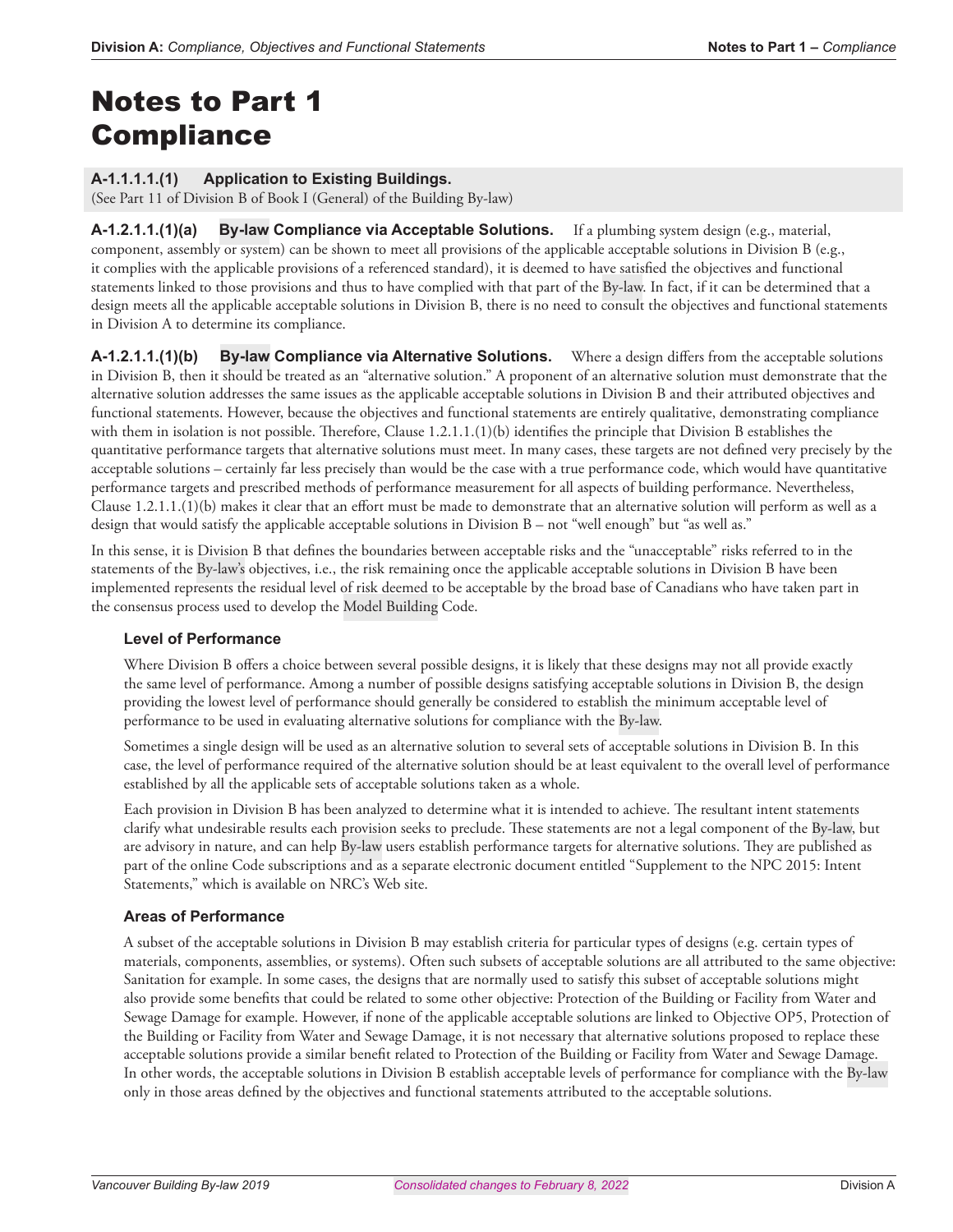## **Applicable Acceptable Solutions**

In demonstrating that an alternative solution will perform as well as a design that would satisfy the applicable acceptable solutions in Division B, its evaluation should not be limited to comparison with the acceptable solutions to which an alternative is proposed. It is possible that acceptable solutions elsewhere in the By-law also apply. The proposed alternative solution may be shown to perform as well as the most apparent acceptable solution, which it is replacing, but may not perform as well as other relevant acceptable solutions. For example, an innovative piping material may perform adequately in a drainage system but may not meet combustibility requirements elsewhere in the By-law. All applicable acceptable solutions should be taken into consideration in demonstrating the compliance of an alternative solution.

# **A-1.4.1.2.(1) Defined Terms.**

### **Auxiliary Water Supply**

The auxiliary water supply may include water from a secondary potable water supply or from any natural source, such as a well, lake, spring, stream or harbour. It may also include waste water (but not sanitary drainage) from industrial processes, such as cooling towers, or from storm retention ponds. These sources may be polluted or contaminated and constitute an unacceptable water source over which the primary water purveyor does not have sanitary control. It is generally accepted that there are two categories of auxiliary water supply:

- any public potable water supply over which the primary water purveyor does not have sanitary control, or
- any private water supply, other than the primary potable water supply, that is on or available to the premises.

## **Class 3 Fire Sprinkler/Standpipe Systems**

In Class 3 fire sprinkler/standpipe systems, water is supplied to the storage facilities from the public water supply and is maintained in potable condition. Class 3 fire sprinkler/standpipe systems resemble Class 1 fire sprinkler/standpipe systems in all other respects.

#### **Clear-Water Waste**

Examples of clear-water waste are the waste waters discharged from a drinking fountain, cooling jacket, air conditioner or relief valve outlet.

#### **Cooling Tower**

From a Legionnaires' disease prevention perspective, the fluid flow of interest is the water sprayed, evaporated, collected and recirculated within a *cooling tower* (the so-called "external circuit"). It is this water that requires appropriate treatment to keep *Legionella pneumophila* levels controlled.

For a *cooling tower* with multiple cells, if all of the cells share the same basin and the same recirculated water, the whole unit can be considered one *cooling tower*. However, as a cautionary note for large systems, even with the same water flowing to all parts, it has been found by New York City's Department of Health and Mental Hygiene that different locations within the same *cooling tower* can test positive and others can test negative for *Legionella pneumophila*.

For buildings with multiple cooling tower structures, in certain, rare configurations, and at the sole discretion of the *Chief Building Official*, it may be determined that the multiple cooling tower structures can be considered as one *cooling tower* for the purpose of this defined term. To be considered as one *cooling tower*, the recirculating water loops of the multiple cooling tower structures must share the same recirculated water and treatment and the recirculating loops must always operate together. The *Chief Building Official* must be satisfied with the equipment owner's reasoning and supporting evidence that there is a reasonable basis to presume that the water quality should be identical at all times across the multiple cooling tower structures. This assessment would consider the location, size, condition and mechanical configuration of the cooling towers, including valves and pipes; differences in exposure to sunshine, heat sources, neighbouring buildings, potential pollution sources, and mechanical equipment, such as exhaust fans; the control system and operational philosophy for the cooling towers; water quality data and compliance history; and maintenance records.

#### **Decorative Water Feature**

A living or green wall is not considered a *decorative water feature*, but should be reviewed to identify hazards and to establish procedures to reduce risks. To preclude the growth of *Legionella*, consideration should be given to including non-chemical water treatment (such as UV), maintaining water temperature below 20°C, and removing organic matter from the water. Water flow should be behind the plant material and airflow should be directed toward the living wall to minimize aerosolization into the occupied space.

Rev. 13259

Rev. 12717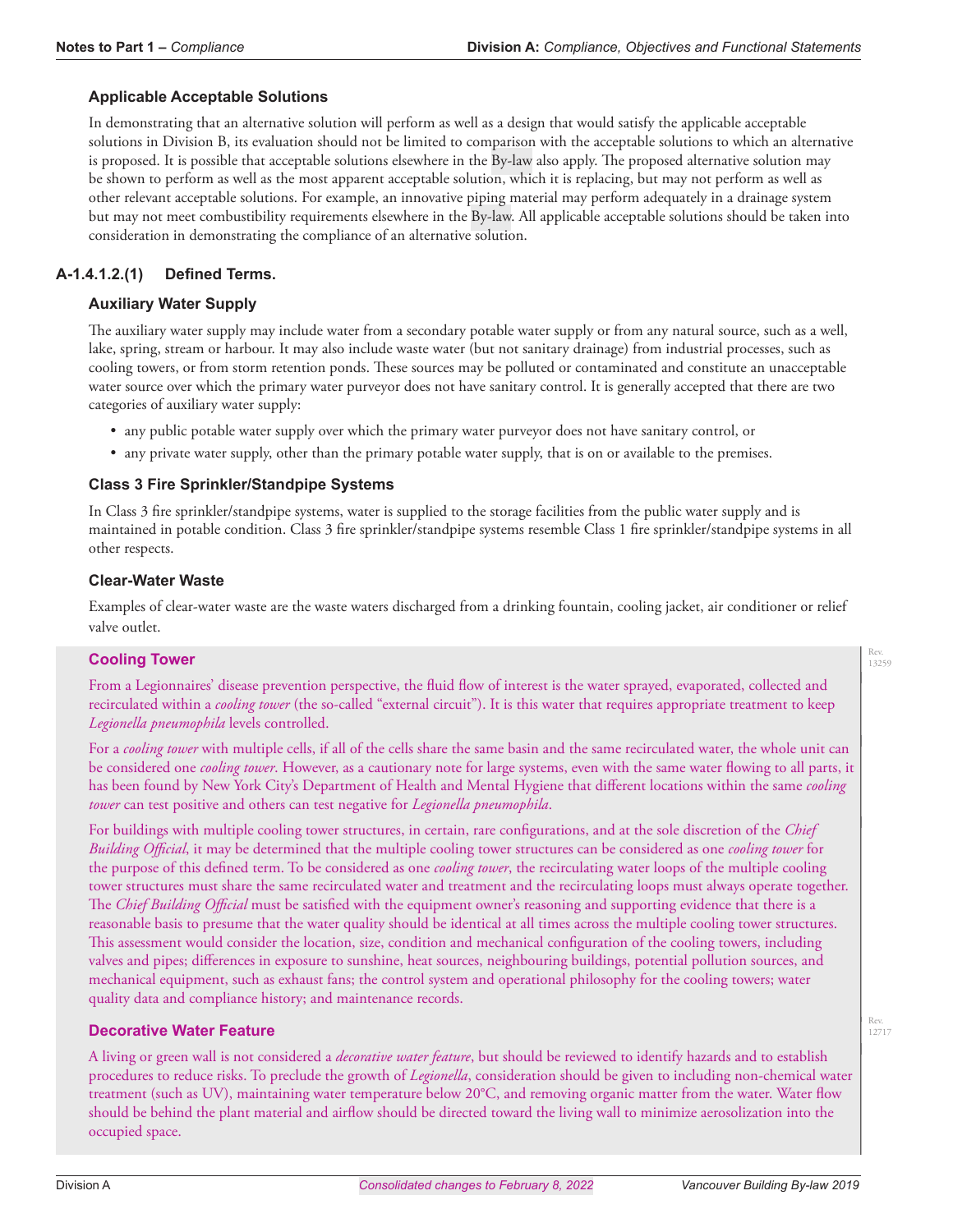## **Emergency Floor Drains**

There are two types of floor drains. One is an emergency floor drain installed to avoid flooding in a building from any pipe or fixture failure. The other encompasses floor drains installed to receive discharge from specific pieces of equipment; this type is defined as a fixture.

#### **Illustrations for Defined Terms**



**Figure A-1.4.1.2.(1)-A Backflow Preventer**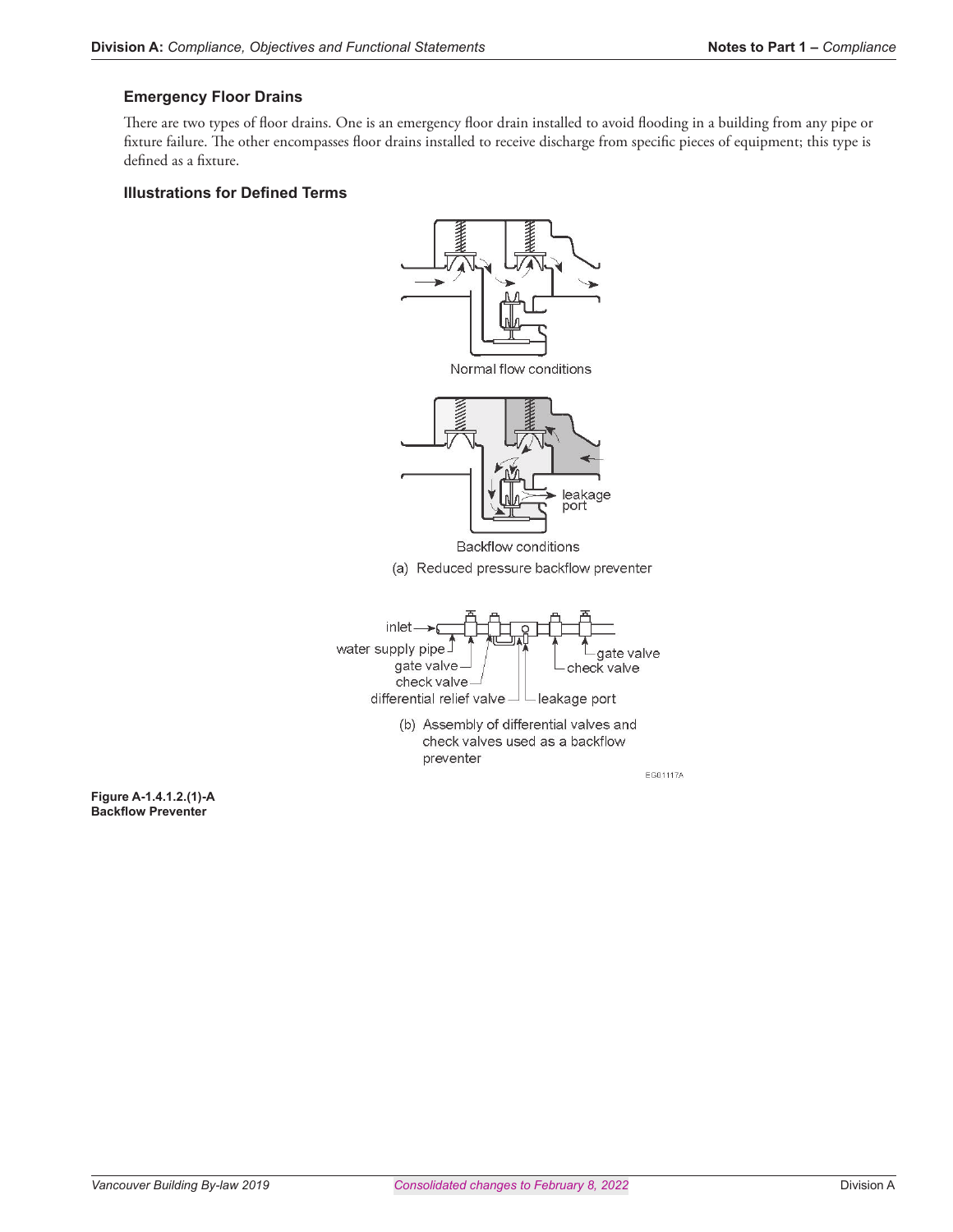

#### **Figure A-1.4.1.2.(1)-B Back-siphonage**

#### **Notes to Figure A-1.4.1.2.(1)-B:**

- (1) Figure A-1.4.1.2.(1)-B shows a situation that is fairly common in old buildings. If the bathtub is filled to a level above the faucet outlet, or if the flush valve of the water closet is faulty, and if the faucet at the sink or lavatory on the lower floor is opened, water can be drawn (siphoned) from the bathtub or the water closet into the water system when the pressure in the water system is low or the water supply has been shut off.
- (2) Back-siphonage can be prevented in the above situations by providing an air gap or a back-siphonage preventer (See Subsection 2.6.2. of Division B).



**Figure A-1.4.1.2.(1)-C Back-siphonage Preventer**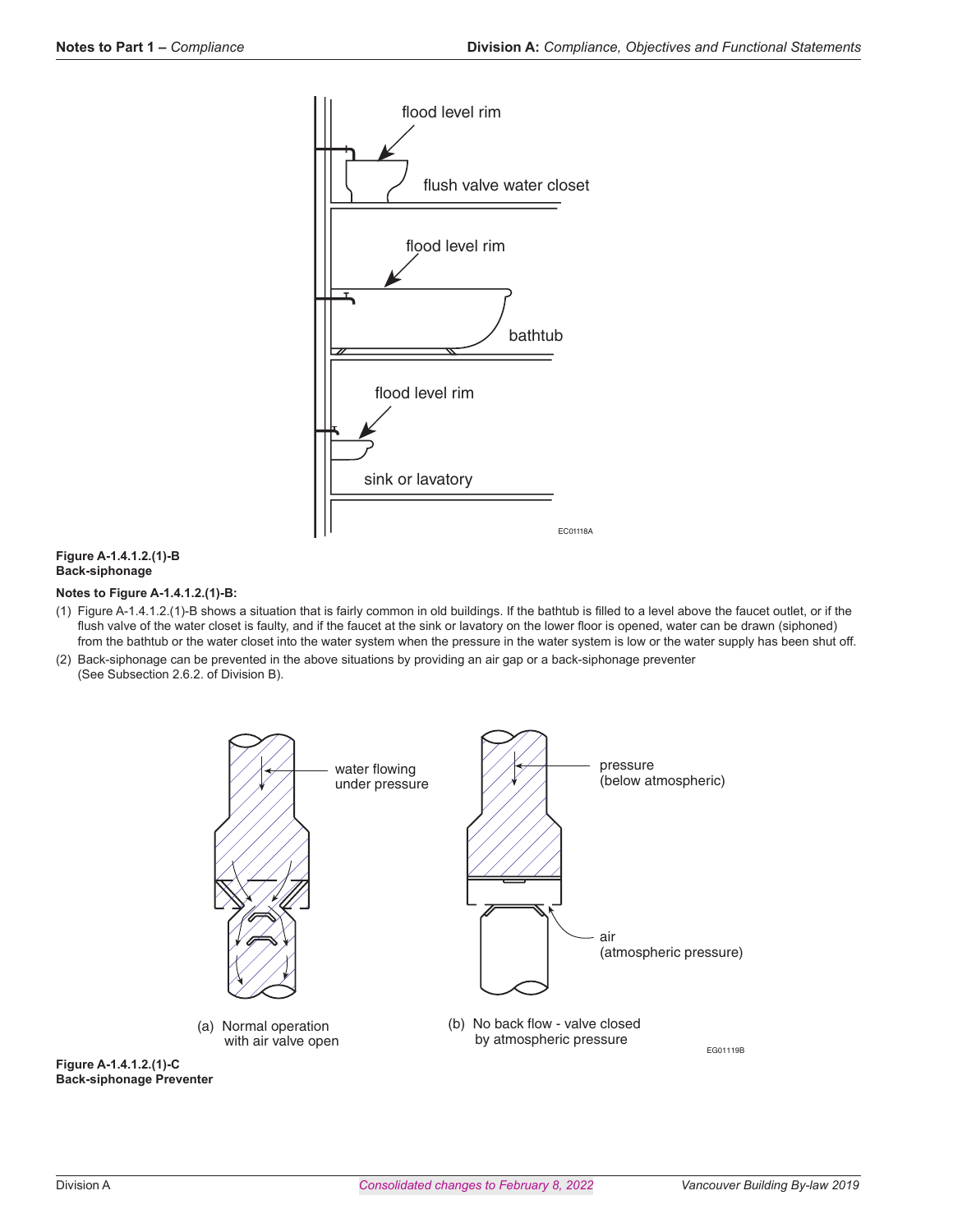

**Figure A-1.4.1.2.(1)-D Branch Vent**

#### **Note to Figure A-1.4.1.2.(1)-D:**

(1) See also the definitions of header and drainage system in Article 1.4.1.2.



**Figure A-1.4.1.2.(1)-E Continuous Vent**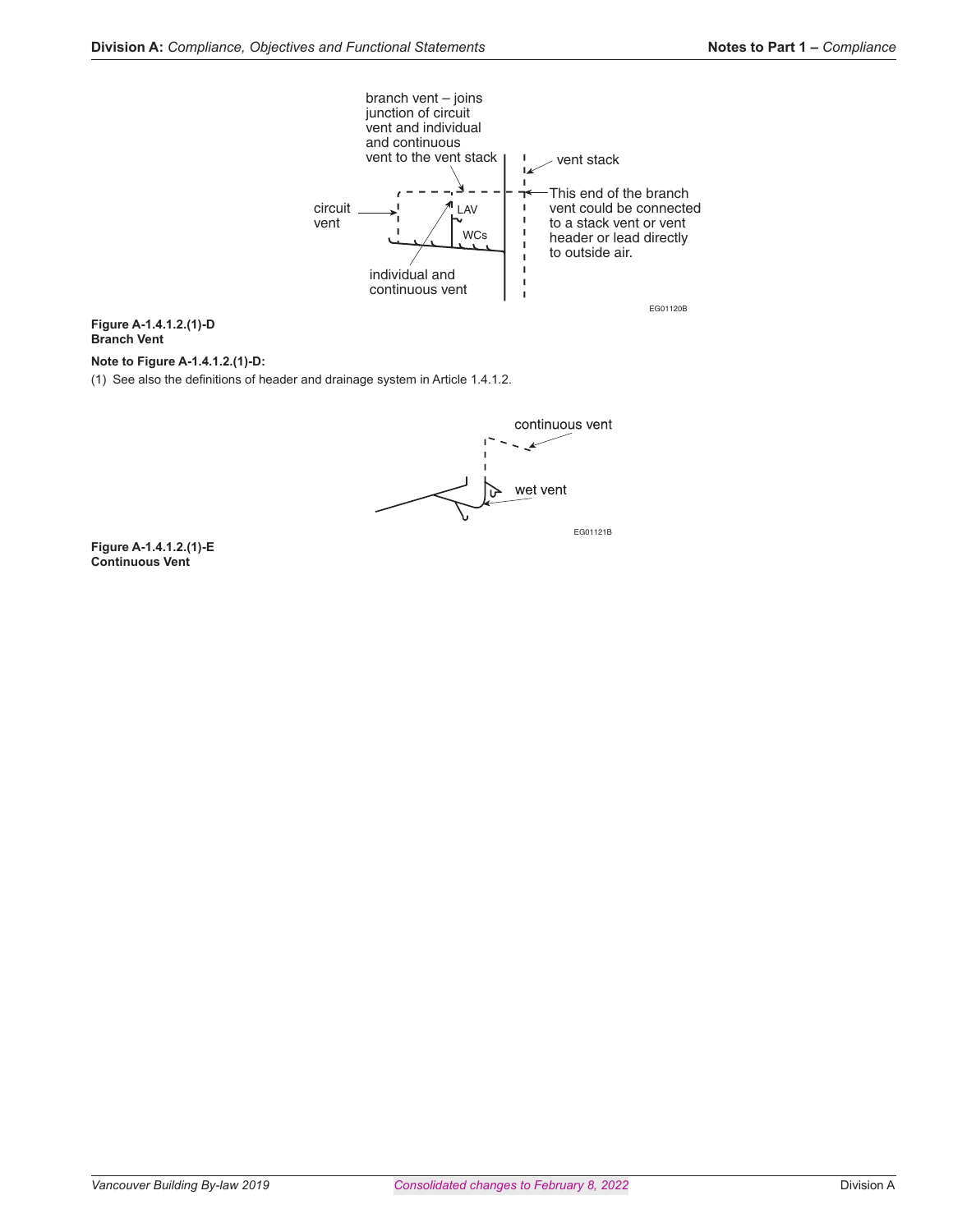

**Figure A-1.4.1.2.(1)-F Drainage System**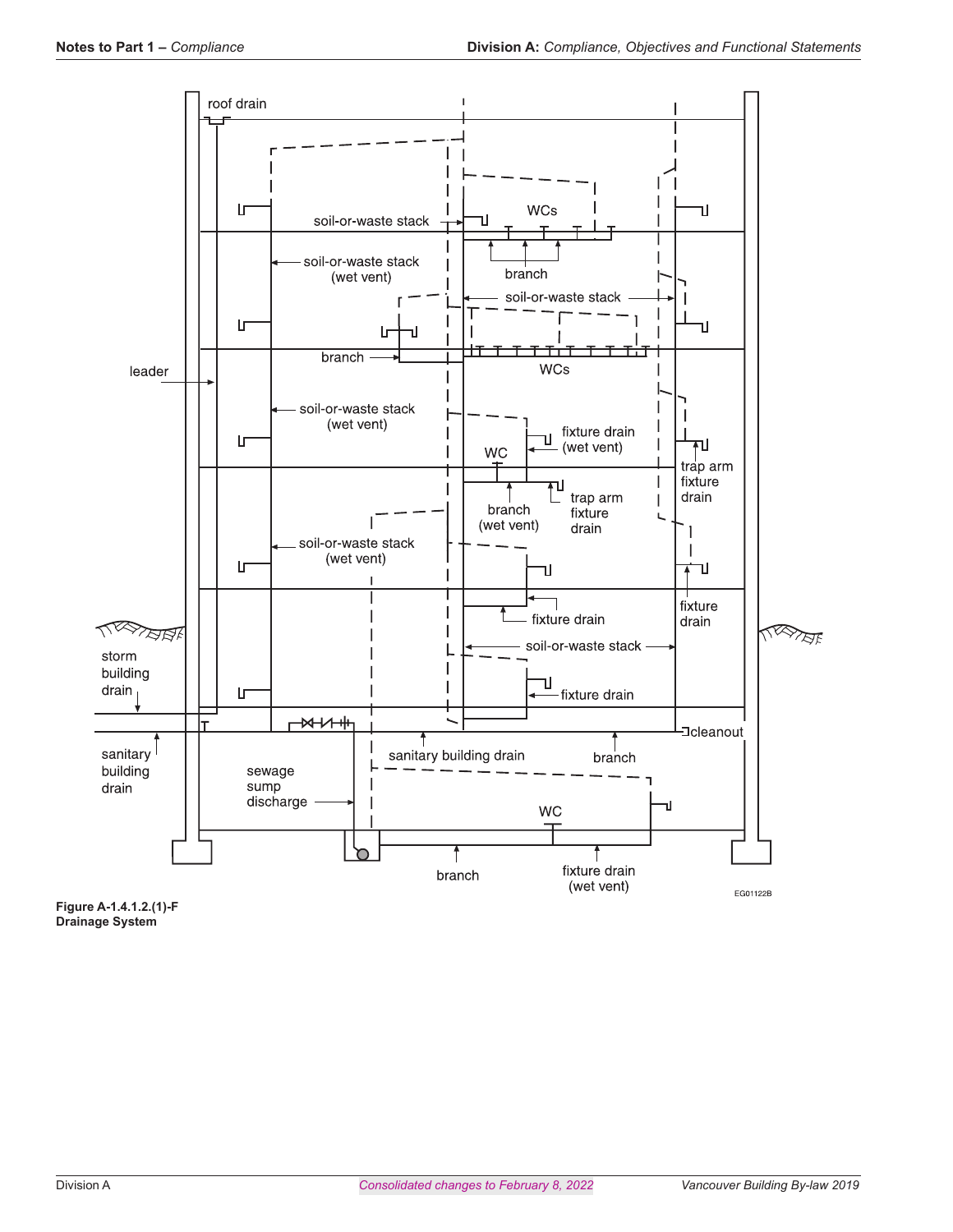

**Figure A-1.4.1.2.(1)-G Venting System**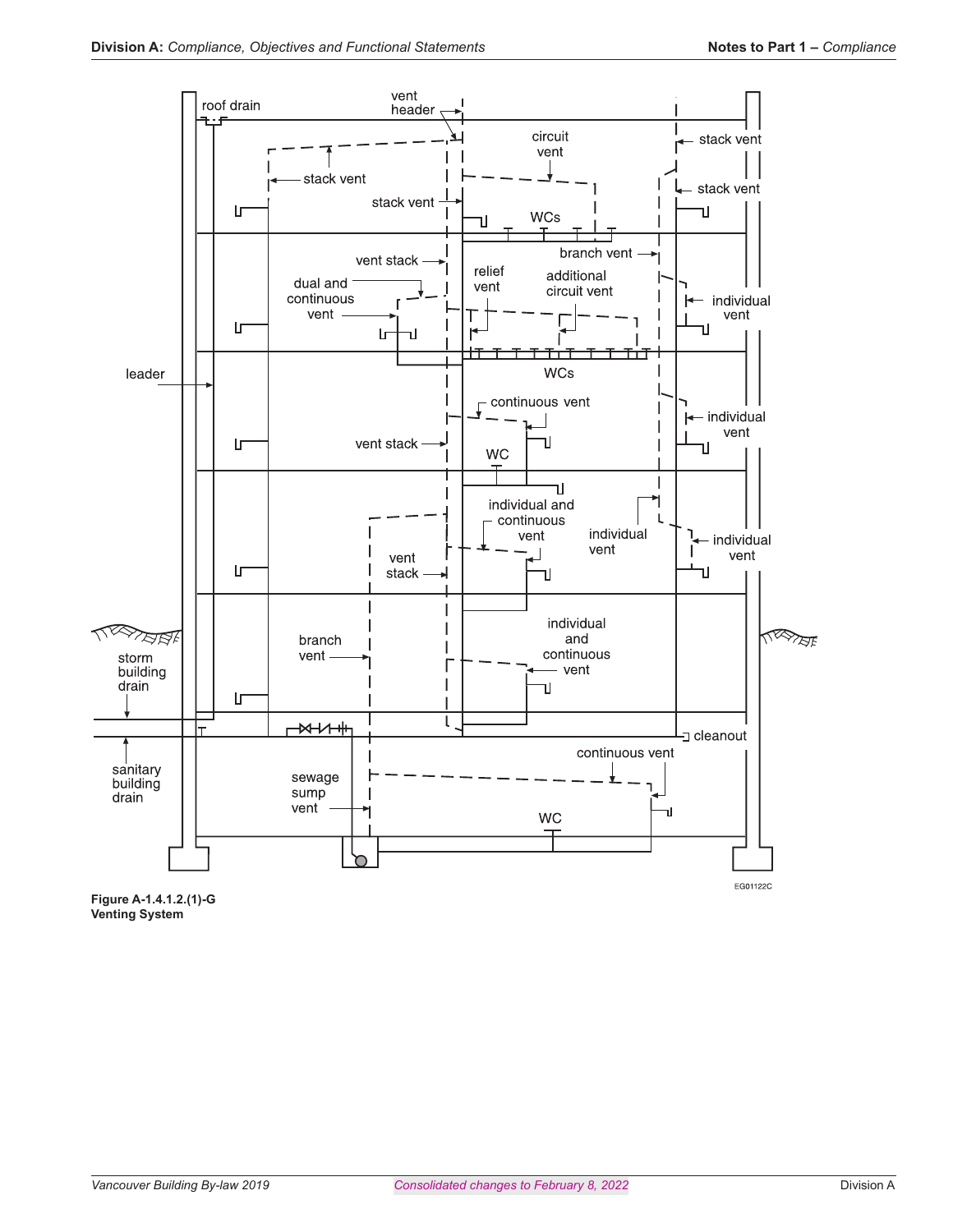

#### **Figure A-1.4.1.2.(1)-I Vent Header**

#### **Note to Figure A-1.4.1.2.(1)-I:**

(1) Although a vent header is similar to a branch vent, it serves the special purpose of connecting the tops of stack vents or vent stacks. To make certain that it is adequate for that purpose, it is made larger than a branch vent. The developed length used to determine its size is the total length from the most distant soil-or-waste pipe to outside air, rather than the shorter length used to size a branch vent.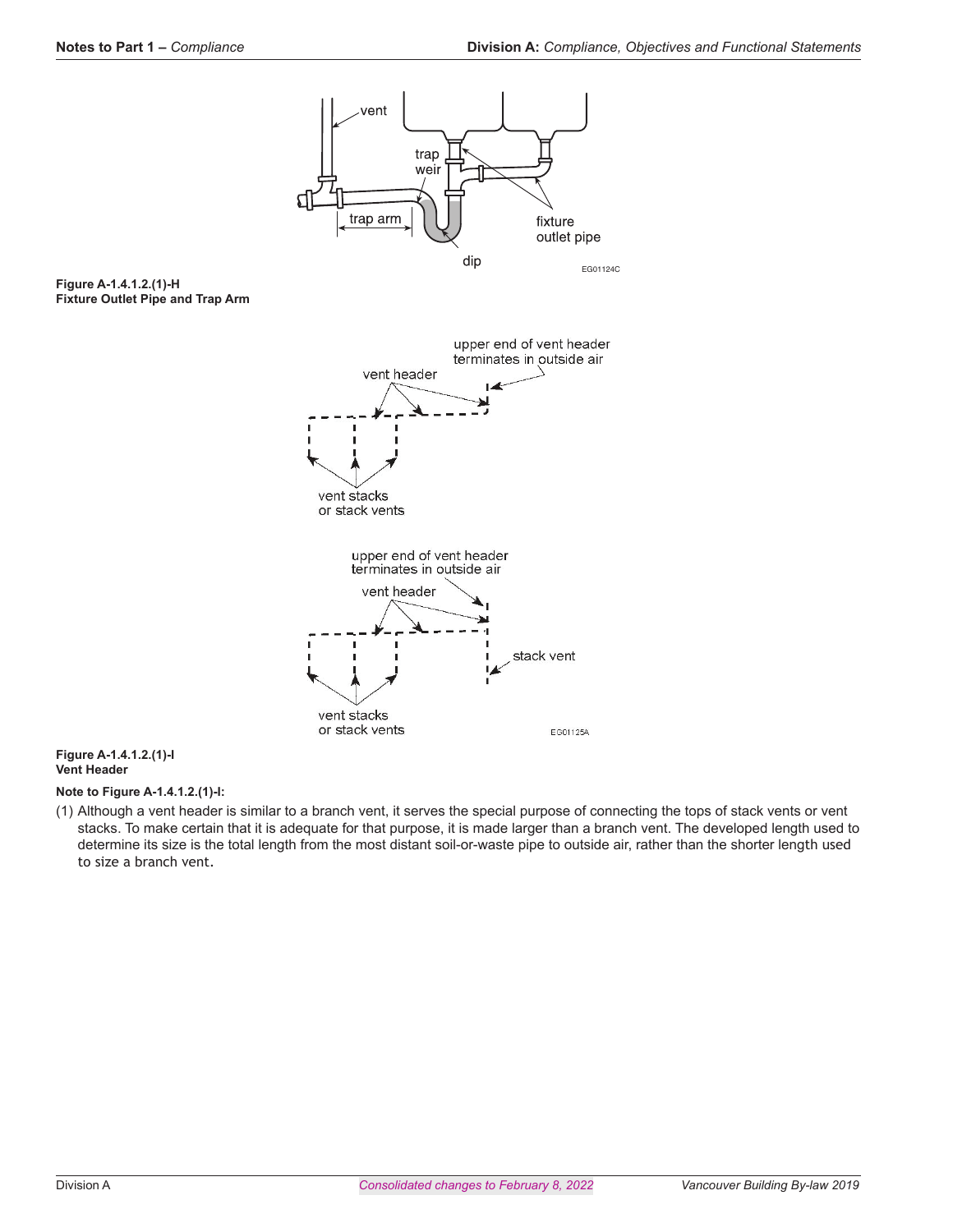



EC01126A

**Figure A-1.4.1.2.(1)-J Nominally Horizontal and Nominally Vertical**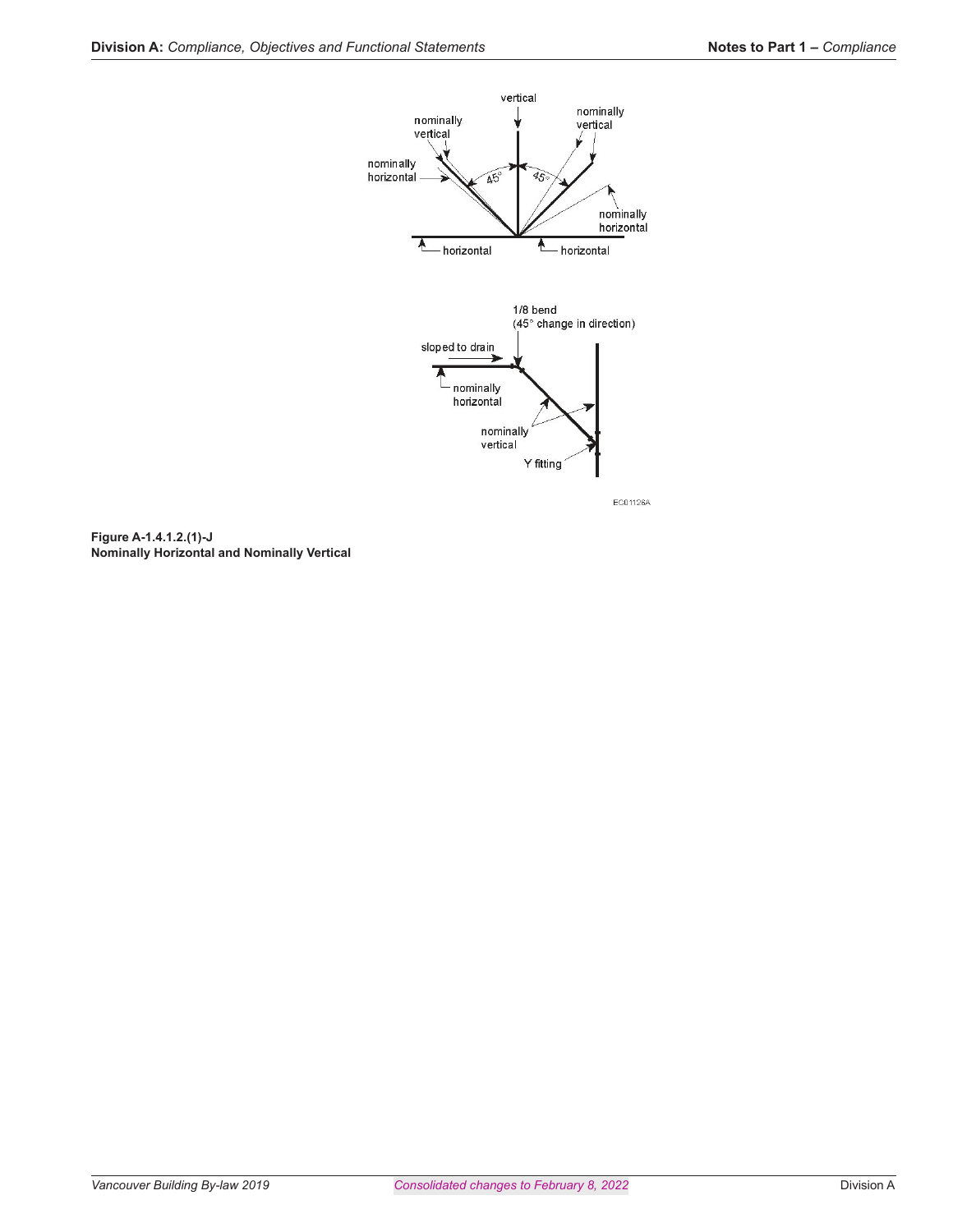